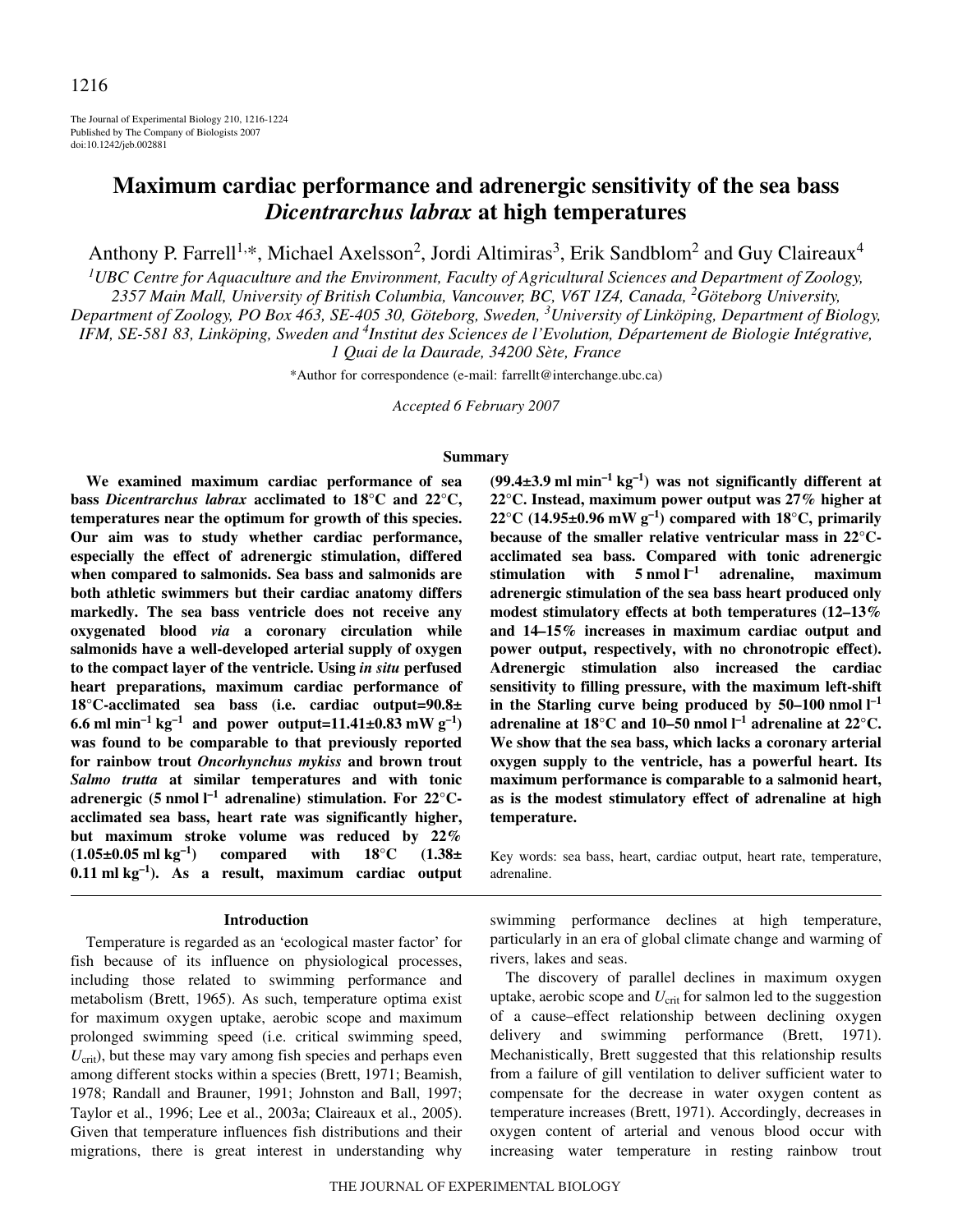*Oncorhynchus mykiss* (Heath and Hughes, 1971). In addition, this study revealed cardiac arrhythmias as venous oxygen content fell towards zero, an observation that leads to the alternative suggestion that the decrease in oxygen tension in venous blood limits oxygen supply to the cardiac muscle and that this cardiac oxygen deficiency contributes to the decrease in performance of salmonids at high temperature (Farrell, 1997). Others have suggested that the problem may lie with oxygen delivery to tissues (Taylor et al., 1996; Pörtner, 2002; Farrell, in press).

While it remains difficult to separate out the proximate cause(s) for the failure of performance, temperature optima for maximum cardiac performance have been clearly defined for salmonids (Brett, 1971; Farrell et al., 1996; Taylor et al., 1996; Mercier et al., 2002). However, we know little of the temperature sensitivity of maximum cardiac performance in non-salmonids. Recently, temperature optima were shown for routine cardiac performance and oxygen uptake in Atlantic cod *Gadus morhua*, with cardiac output collapsing near the critical thermal maximum (Gollock et al., 2006). These recent findings extend considerably on earlier work with Atlantic cod (Lannig et al., 2004) that provided evidence for a constraint on blood flow at high temperature.

Arrhythmia is commonly considered an early signal of cardiac failure in both mammals and fish (e.g. Heath and Hughes, 1971; Chatelier et al., 2005a), but the problem may be more complex than a deficient myocardial oxygen supply. Calcium handling during excitation–contraction coupling and a collapse of adrenergic stimulation, as well as extracellular acidosis and hyperkalemia, have also been implicated (Farrell, 1997; Hanson et al., 2006; Farrell, in press). With higher heart rates, there is a shorter active state at high temperature (Vornanen, 1998), and so a more rapid flux of calcium through the sarcolemmal L-type calcium channel is needed to maintain tension development. The main modulator of the open state of this channel is  $\beta$ -adrenergic stimulation, as shown in both fish (Vornanen, 1998; Shiels and Farrell, 2000) and mammals (Reuter, 1983). However, it has been shown in rainbow trout that this modulator becomes increasingly less effective as acclimation temperature increases, with the result that adrenergic stimulation of cardiac inotropy decreases at high temperature (Ask et al., 1980; Keen et al., 1993; Shiels and Farrell, 2000; Shiels et al., 2002; Shiels et al., 2003). In fact, the perfused rainbow trout heart becomes almost refractory to adrenaline at a temperature above 18°C, which appears to be the optimum temperature for maximum performance in this species (Farrell et al., 1996). Adrenergic stimulation is also critical in protecting the fish heart from the debilitating extracellular hypoxia, acidosis and hyperkalemia (Gesser and Jorgensen, 1982; Gesser et al., 1982; Farrell et al., 1984; Farrell, 1985; Driedzic and Gesser, 1994; Nielsen and Gesser, 2001; Andersen et al., 2004) associated with maximal performance such that the rainbow trout heart can perform maximally at a lower oxygen tension with maximum adrenergic stimulation than without it (Hanson et al., 2006). This protective adrenergic effect diminishes at high

temperature (Hanson and Farrell, in press), and is further compounded by rainbow trout swimming with a greater anaerobic locomotory effort at high temperature (Jain and Farrell, 2003; Lee et al., 2003b) that then heightens the extent of the extracellular acidosis and hyperkalemia. We were interested in discovering whether non-salmonids also show limited adrenergic inotropy at high temperature, knowledge that would be important in our general understanding of why maximum cardiac performance in fish is limited at high temperature. Consequently, the present study assessed maximum cardiac capacity and adrenergic stimulation at high temperatures in the European sea bass *Dicentrarchus labrax*. Sea bass lack a coronary circulation, and so we could be certain that changes in venous blood composition directly influence the entire myocardium, unlike in salmonids where the presence of a coronary circulation confounds matters.

Sea bass are a representative of the *Moronidae,* which are found in fresh and brackish water, as well as in coastal marine areas of eastern North America, Europe and northern Africa. Sea bass are found throughout the Mediterranean Sea and along the eastern coast of Europe from Portugal to Norway. They are active predators (feeding on fish and crustaceans) and live in small shoals as juveniles. As adults (up to 100 cm; 12 kg), sea bass are powerful swimmers that inhabit dynamic depths ranging from  $1$  to  $100 \text{ m}$ . Temperature but not salinity (Chatelier et al., 2005b) has a strong influence on their performance. For instance, between 10°C and 20°C, standard and active metabolic rates increase 2.5- and 5.5-fold, respectively (Claireaux and Lagardere, 1999). Optimal temperatures for metabolic scope and  $U_{\text{crit}}$  are 22<sup>o</sup>C and 27<sup>o</sup>C, respectively (Claireaux et al., 2006; Claireaux and Lagardere, 1999). Temperatures below 9–10°C are too cold for reproduction and, in the English Channel, adult sea bass overwinter offshore, while non-maturing juveniles remain inshore (Pickett and Pawson, 1994). Similar to salmonids, sea bass are athletic swimmers but their cardiac anatomy is markedly different. The sea bass ventricle does not receive any oxygenated blood *via* a coronary circulation while salmonids have a well-developed arterial supply of oxygen to the compact myocardium (Axelsson and Farrell, 1993; Gamperl et al., 1995). The aim of the present study was to investigate whether maximum cardiac performance and the effect of adrenergic stimulation differ in sea bass compared to salmonids.

### **Materials and methods**

#### *Animal handling and care*

Sea bass *Dicentrarchus labrax* L. were obtained from a commercial fish farm (Ferme Marine des Baleines, Ile de Ré, France) and transported to the Centre de Recherche sur les Ecosystèmes Marins et Aquacoles (UMR 010, CNRS-Ifremer) in L'Houmeau, France, where experiments were conducted. Fish were randomly assigned to an experimental group and were acclimated for at least 3 weeks to either 18°C or 22°C indoors in  $1 \text{ m}^3$  tanks supplied with recirculated and biofiltered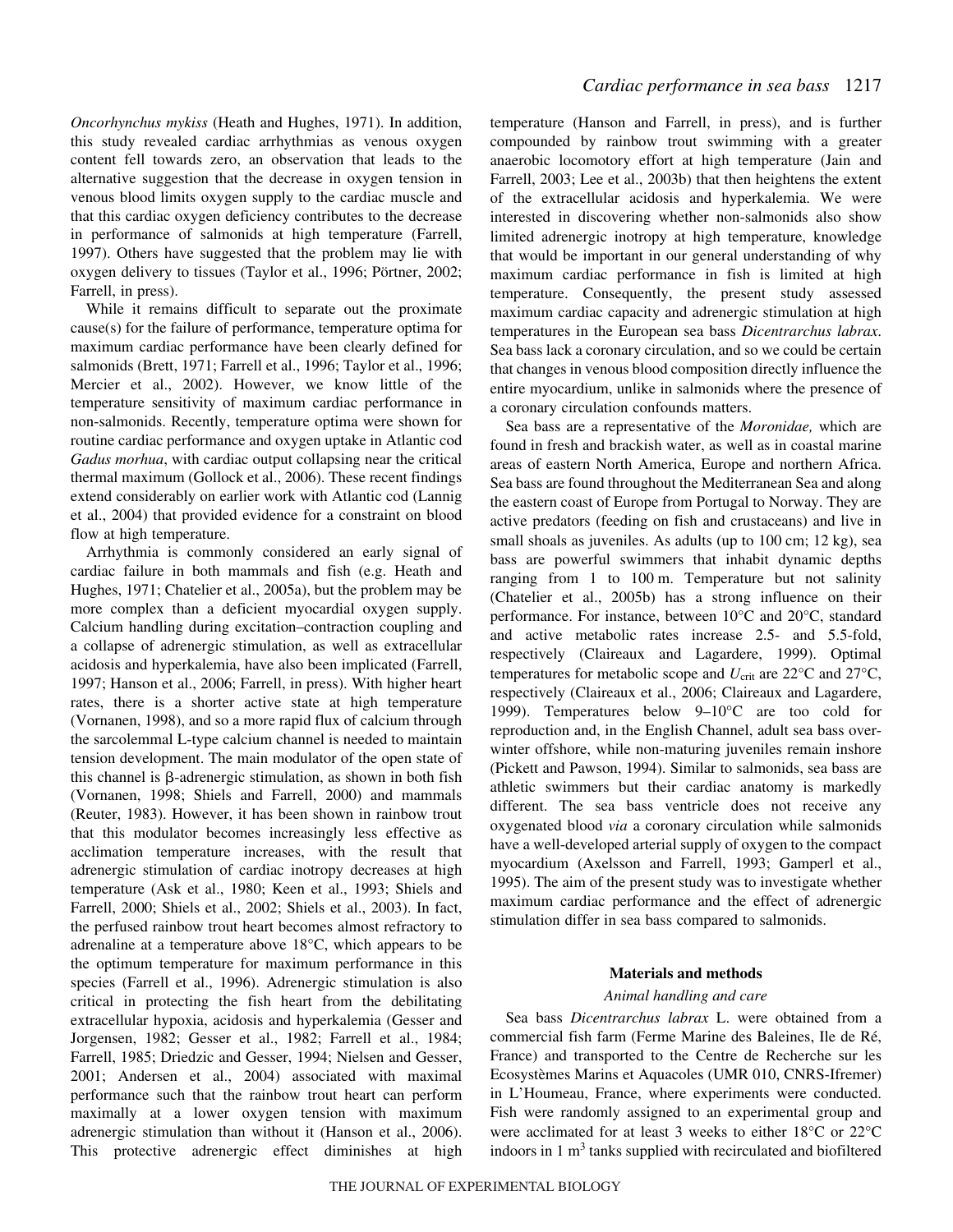# 1218 A. P. Farrell and others

seawater (flow:  $81$  min<sup>-1</sup>; salinity:  $28-30\%$ <sub>e</sub>; oxygen:  $>85\%$  airsaturation). Fish were exposed to natural photoperiod and were fed a commercial diet (Bar D Perform Natura 4.5, SICA du Gouessant, BP 228, Lamballe 22402, France). Cardiac assessments were made at these two acclimation temperatures to examine phenotypic plasticity.

### *In situ perfused heart studies*

Cardiac performance studies were conducted on six fish at both  $18^{\circ}$ C (body mass= $252\pm 4$  g; ventricular mass=0.252 $\pm$ 0.009 g; relative ventricular mass=0.100 $\pm$ 0.003%) and 22 $^{\circ}$ C (body mass= $318\pm6$  g; ventricular mass= $0.248\pm0.005$  g; relative ventricular mass=0.078±0.001%). Maximum cardiac performance was assessed with the Farrell *in situ* fish heart preparation (see Farrell et al., 1986), with the modifications outlined by Farrell et al. (Farrell et al., 1988) and Mercier et al. (Mercier et al., 2002). Fish were first anaesthetised by 0.05 g  $1^{-1}$ tricaine methane sulphonate (MS222), buffered with 0.05 g  $l^{-1}$  $NaHCO<sub>3</sub>$ , and placed in an operating sling where the gills were irrigated with a lower concentration of anaesthetic  $(0.02 \text{ g } l^{-1})$ MS222 buffered with  $0.02$  g l<sup>-1</sup> NaHCO<sub>3</sub>). The heart was isolated in terms of saline input and output by securing stainless steel input and output cannulae into the sinus venosus *via* a hepatic vein and the ventral aorta, respectively, while leaving the heart undisturbed and pericardium intact. Cardiac perfusion was started immediately using oxygenated saline containing a tonic level of adrenaline  $(5 \text{ nmol } l^{-1}$  AD; adrenaline bitartrate, Sigma-Aldrich, St Quentin-Fallavier, France). The preparation was then immersed in a saline-filled, temperature-controlled organ bath at the appropriate acclimation temperature (18°C or 22°C), with the input and output cannulae attached to constant pressure heads. A 15–20 min period of control perfusion preceded any assessment, during which the filling (input) pressure of the heart was set to give a routine cardiac output  $(\dot{Q}$ =ventral aortic flow in the output cannula) of  $25$  ml min<sup>-1</sup> kg<sup>-1</sup> body mass and mean output pressure was set at ~5·kPa to simulate routine *in vivo* ventral aortic blood pressures. Maximum  $\dot{Q}$  was established with stepwise increases in filling pressure (i.e. a Starling response) until  $\dot{O}$  reached a plateau. Diastolic output pressure was then increased with the heart pumping maximally until a maximum cardiac power output was reached. The heart was then returned to the control perfusion conditions for a 15 min recovery and an equilibration with a new perfusate adrenaline concentration  $(10 \text{ nmol } l^{-1})$ , 50 nmol  $l^{-1}$ , 100 nmol  $l^{-1}$  and 500 nmol  $l^{-1}$ ). The adrenaline concentration range spanned that observed in plasma of resting and stressed rainbow trout (e.g. Milligan et al., 1989; Gamperl et al., 1994) and therefore resulted in a tonic through to a maximal adrenergic stimulation of the sea bass heart. With the perfused sea bass heart, great care was needed to prevent excessive increases in output pressure. Occasionally at 18°C and more frequently at 22°C, an excessive output pressure produced irreversible cardiac failure that was not alleviated by either restoring control conditions or increasing the adrenaline concentration. These partial data sets were not used for the general data analysis presented here, although the heart had performed well up to this point. An in-line Transonic flow probe (Transonic Systems, Ithaca, NY, USA) was used to record *Q*. Pressures in the sinus venosus (input) and ventral aorta (output) were measured with pressure transducers (model DPT-6100, pvb Medizintechnik, Germany), through salinefilled tubes placed at the tip of the cannulae. The pressure transducers were calibrated against a static water column with each preparation. Pressure and flow signals were amplified (4ChAmp amplifier, Somedic, Sweden) and stored with a custom-made data acquisition program, General Acquisition (Labview version 6.01, National Instruments, USA). The perfusate (pH 7.8 at  $15^{\circ}$ C) contained (in mmol  $1^{-1}$ ): NaCl, 124; KCl, 3.1; MgSO<sub>4</sub>.7H<sub>2</sub>O, 0.93; CaCl<sub>2</sub>.2H<sub>2</sub>O, 2.52; glucose, 5.6 TES (N-tris[hydroxymethyl]methyl-2-aminoethanesulphonic acid) salt, 6.4; and TES acid, 3.6 (Keen and Farrell, 1994). The TES buffer system simulated the buffering capacity and temperature dependency (dp*K*<sub>a</sub>/d*T*=0.016 pH units  ${}^{\circ}C^{-1}$ ) of rainbow trout plasma. By equilibrating the saline with 100%  $O<sub>2</sub>$ , the oxygen gradient between the saline and the myocardium was at least 20-times greater than the *in vivo* oxygen gradient between venous blood and the myocardium. Sea bass do not have a coronary circulation.

### *Data analysis and statistics*

Myocardial power output  $(mWg^{-1}$  ventricle mass) was calculated from the product of  $[\dot{Q} \times (P_{out} - P_{in}) \times$  $(0.0167 \text{ min s}^{-1})$ ]/ventricular mass (g), where  $\dot{Q}$  is in ml min<sup>-1</sup>, *P*out is output pressure and *P*in is input pressure (in Pa). Ventricular mass was determined at the conclusion of the experiment when the cannulae were checked for correct positioning. The relationships between cardiac filling pressure and cardiac stroke volume  $(V_{SH})$  and  $\dot{Q}$  (Starling curves), and between  $P_{\text{out}}$  and  $P_{\text{in}}$  (power output curves), were derived by fitting curves to the data for each fish. This permitted an interpolation of values of  $V_{\text{SH}}$ ,  $\dot{Q}$  and power output for standardized levels of filling pressure and output pressure among fish so that the Starling and power output curves could be based on mean values derived at each acclimation temperature for six fish (see Figs 2 and 3). Individual fish differed somewhat in their sensitivity to filling and output pressures and so there are slight numerical differences for the maximum values presented in the figures (based on interpolations) and in Table 1 (based on recorded values). Comparisons of the tonic and maximal effects of adrenaline were performed with a paired *t*-test. A probability of less than 5% (*P*<0.05) was taken as the limit for statistical significance.

#### **Results**

# *Effects of adrenergic stimulation on maximum cardiac performance at 18°C*

The maximum performance of 18°C-acclimated sea bass hearts is presented in Table 1 for adrenaline concentrations of 5 nmol  $l^{-1}$  (tonic level) and 50 nmol  $l^{-1}$ . Increasing the adrenaline concentration improved cardiac inotropy without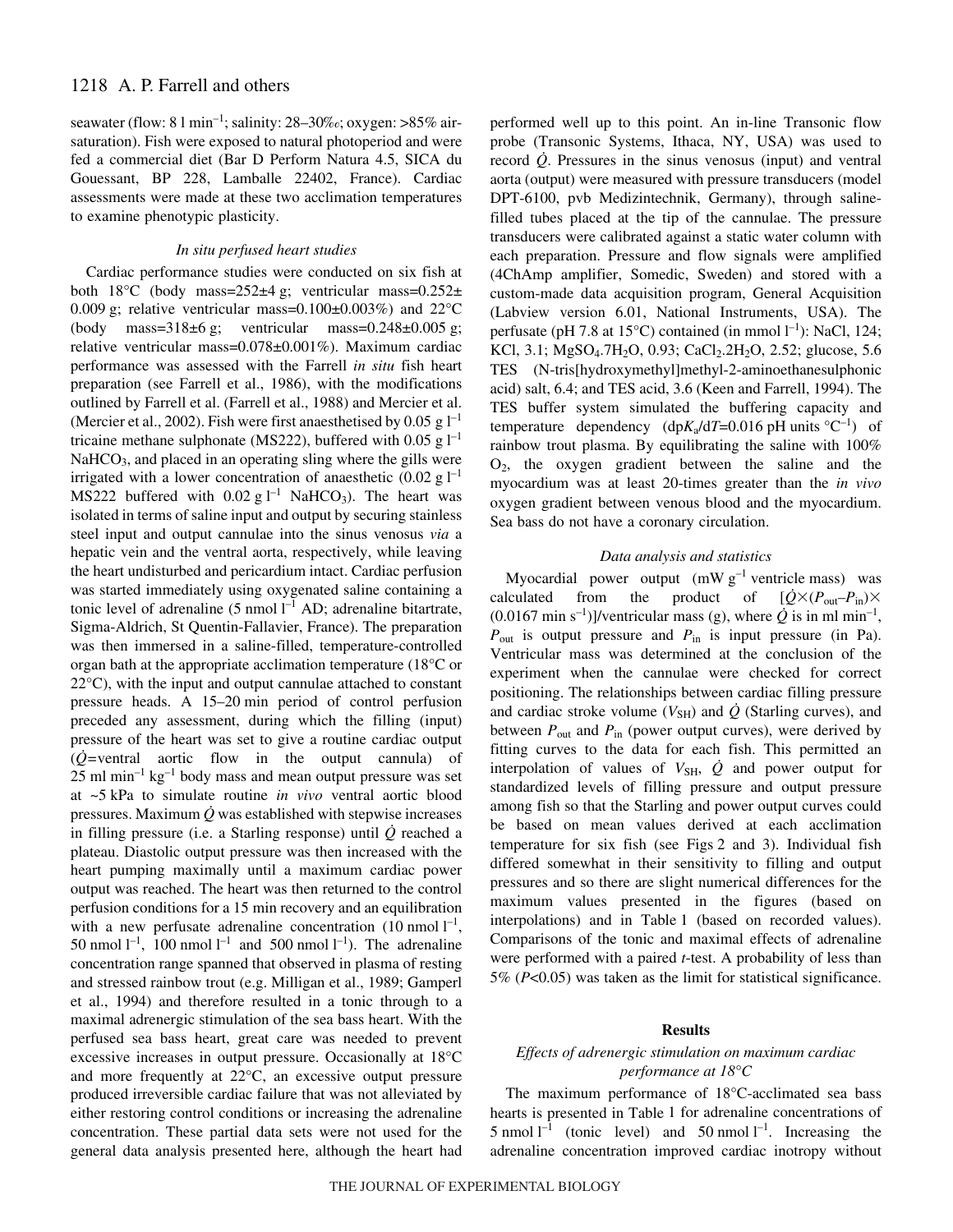| <i>aarenergic summanon</i>                |                                                                        |                                           |                                                        |
|-------------------------------------------|------------------------------------------------------------------------|-------------------------------------------|--------------------------------------------------------|
| Adrenaline concentration (nmol $l^{-1}$ ) | Maximum $\dot{O}$<br>(ml min <sup>-1</sup> $\text{kg}^{-1}$ body mass) | Maximum $V_{SH}$<br>$(ml kg-1 body mass)$ | Maximum power output<br>$(mW g^{-1}$ ventricular mass) |
| $18^{\circ}$ C                            |                                                                        |                                           |                                                        |
|                                           | $90.8 \pm 6.6$                                                         | $1.38 \pm 0.11$                           | $11.41 \pm 0.83$                                       |
| 50                                        | $101.3 \pm 5.7$                                                        | $1.51 \pm 0.11$                           | $13.16 \pm 0.84$                                       |
| $22^{\circ}C$                             |                                                                        |                                           |                                                        |
|                                           | $99.4 \pm 3.9$                                                         | $1.05 \pm 0.05*$                          | $14.95 \pm 0.96*$                                      |
| 50                                        | $108.8+9.4$                                                            | $1.18 \pm 0.05*$                          | $16.69 \pm 1.15*$                                      |

Table 1. The maximum performance of hearts from 18°C- and 22°C-acclimated sea bass with 5 nmol  $l^{-1}$  and 50 nmol  $l^{-1}$ *adrenergic stimulation*

Values are mean  $\pm$  s.e.m. ( $N=6$ ).

 $\dot{Q}$ , cardiac output;  $V_{\text{SH}}$ , cardiac stroke volume.

For 18°C, maximum  $\dot{Q}$  and  $V_{SH}$  values were obtained typically with an input pressure of 0.25 kPa (occasionally 0.20 kPa) and maximum power output values were obtained typically with an output pressure of 8.0 kPa (occasionally 7.5-9.0 kPa).

For 22 $^{\circ}$ C, maximum  $\dot{Q}$  and  $V_{SH}$  values were obtained typically with an input pressure of 0.15 kPa (occasionally 0.20 kPa) and maximum power output values were obtained typically with output pressures ranging from 6.5-9.0 kPa.

Asterisks denote a significant difference between temperature acclimation groups (Students *t*-test; *P*<0.05).

significantly affecting heart rate  $(66–69 \text{ min}^{-1})$ ; Fig. 1). Adrenergic stimulation produced only a modest improvement in maximum cardiac performance. The maximum responses of  $\dot{Q}$  (12% increase; Fig. 2A) and power output (15% increase; Fig. 2C) occurred with  $50-100$  nmol  $l^{-1}$  adrenaline. Adrenaline also shifted the Starling curve to the left (Fig. 2B), making the heart more sensitive to filling pressure. As a result, to generate a  $V_{\text{SH}}$  of 1.35 ml kg<sup>-1</sup>, a filling pressure of only 0.15 kPa was required with 100 nmol  $l^{-1}$  adrenaline compared with 0.25 kPa with 5 nmol  $l^{-1}$  adrenaline (Fig. 2B). Most of this shift in stretch sensitivity was observed between  $5 \text{ nmol } l^{-1}$  and 10 nmol  $l^{-1}$  adrenaline.

# *Effects of adrenergic stimulation on maximum cardiac performance at 22°C*

The maximum performance of 22°C-acclimated sea bass hearts is presented in Table 1. Adrenergic stimulation produced results similar to those observed at 18°C; cardiac inotropy was modestly improved without changing heart rate (Fig. 1). The peak response of  $\dot{Q}$  (14% increase) occurred with 10–50 nmol  $l^{-1}$  adrenaline (Fig. 3A) and power output (14%) increase) with 10–50 nmol  $l^{-1}$  adrenaline (Fig. 3C). Adrenaline also caused a left-shift in the Starling curve (Fig. 3B).

The fragility of hearts from 22°C-acclimated sea bass was demonstrated with two additional heart preparations: one that failed after 10 nmol  $l^{-1}$  adrenaline and another that failed after  $50$  nmol  $l^{-1}$  adrenaline. These hearts initially had an exceptionally high performance with the tonic adrenaline concentration (maximum  $\dot{Q}$  of 158 and 138 ml min<sup>-1</sup> kg<sup>-1</sup> and maximum power output of 16 and 19 mW  $g^{-1}$ ), and thus perhaps we had overtaxed these hearts. In addition, several experiments were attempted at perfusion temperatures of 23°C and 24°C, but the hearts performed inconsistently and poorly.

*Comparison of cardiac performance at 18°C and 22°C* Heart rate was significantly higher at 22°C compared with

18°C although there was no chronotropic effect of adrenaline at either acclimation temperature.  $Q_{10}$  values for heart rate ranged between 2.27 and 2.63, depending on the adrenaline concentration (calculated from data in Fig. 1). Maximum power output was also 27–31% higher for 22°C-acclimated sea bass (Fig. 1; Table 1), but this was primarily because relative ventricular mass was 22% smaller for 22°C-acclimated sea bass (see Materials and methods). However, maximum  $\dot{O}$  was unchanged by temperature acclimation because maximum  $V_{\rm SH}$ was significantly reduced by 22–24% for 22°C- *vs* 18°Cacclimated sea bass (Fig. 1; Table 1).

The similarity of the Starling response curves for 18°C- and  $22^{\circ}$ C-acclimated sea bass is illustrated in Fig. 4. While the curves for both tonic and maximum stimulation were largely independent of acclimation temperature, there were two exceptions. The 18°C-acclimated heart responded to a higher input pressure (producing a significantly higher maximum  $V_{\text{SH}}$ ) and maximum adrenergic stimulation was produced with 10–50 nmol  $l^{-1}$  adrenaline at 22°C *vs* 50–100 nmol  $l^{-1}$ adrenaline at  $18^{\circ}$ C (Fig. 4). Thus, the relatively smaller and faster beating 22°C-acclimated sea bass heart had a smaller maximum  $V_{\text{SH}}$  and a higher maximum power output, while the stimulatory effects of adrenaline remained modest  $(\leq 15\%$ improvements) at both acclimation temperatures.

### **Discussion**

The main objective of the present study was to assess maximum cardiac performance in the sea bass. This has not been done previously and only limited *in vivo* cardiovascular measurements with sea bass are available for comparison with the present data. *In vivo* heart rates measured at 22°C during swimming  $[103 min^{-1}$  (Sandblom et al., 2005)] compare favourably with those measured here  $(95-100 \text{ min}^{-1})$ . Likewise, the  $Q_{10}$  of 2.1 reported (Sandblom et al., 2005) for *in vivo* heart rate  $[51 \text{ min}^{-1}$  at  $16^{\circ}$ C (Axelsson et al., 2002)] is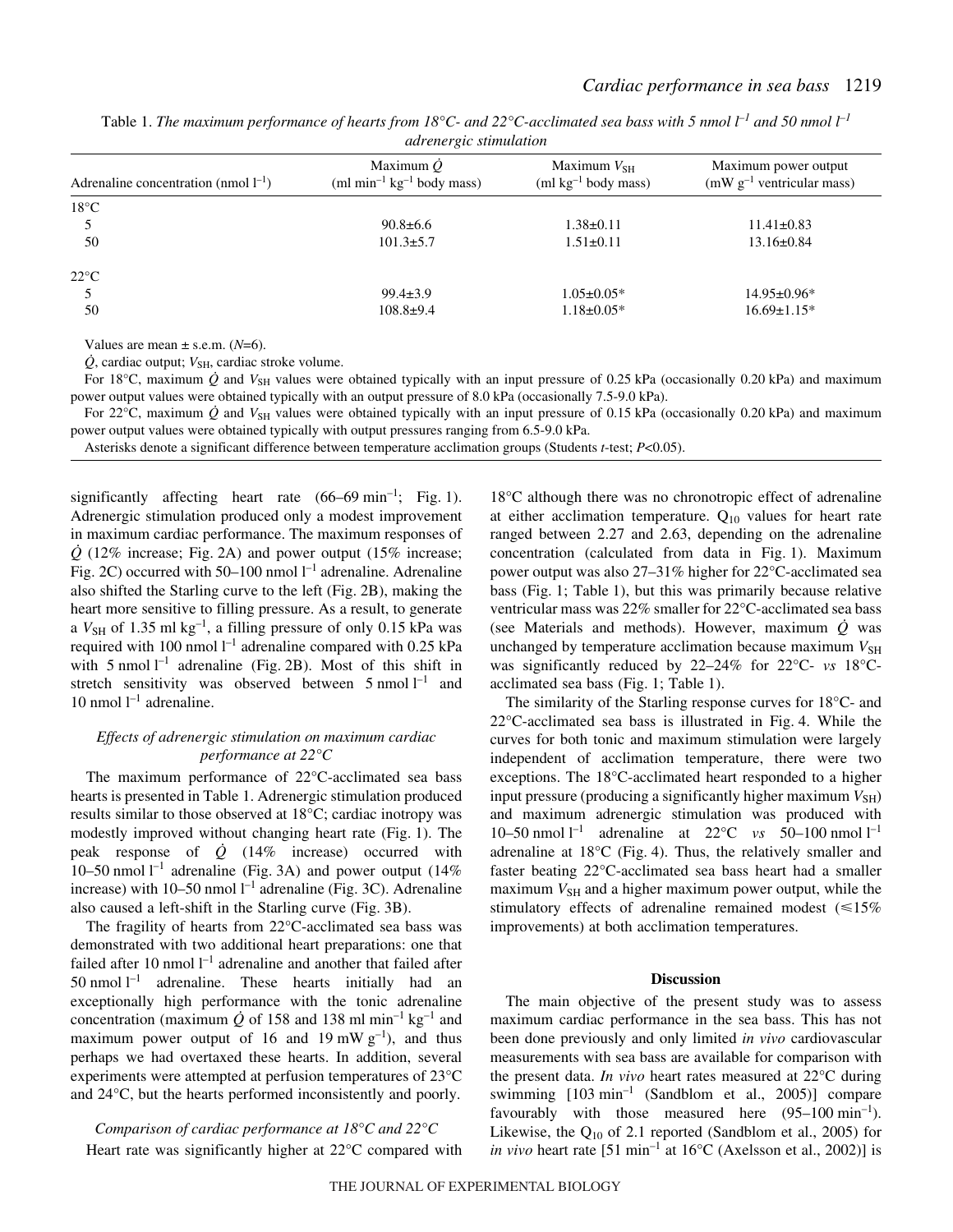

Fig. 1. A comparison of (A) heart rate, (B) cardiac output  $\dot{Q}$ , (C) stroke volume  $V_{\text{SH}}$  and (D) power output of perfused sea bass hearts from 18°C- and 22°C-acclimated fish and their responses to increasing concentrations of adrenaline in the perfusate. Values are means ± s.e.m. for fish acclimated to 18°C (*N*=6) and 22°C (*N*=6). Asterisks indicate a significant difference (*P*<0.05) between acclimation temperatures.

similar to the  $Q_{10}$  values determined here for perfused hearts. This means that the increase in heart rate (from 80 to 103 min<sup>-1</sup>) during swimming (at 2 body lengths  $s^{-1}$ ) for 22°Cacclimated sea bass is likely through release of vagal tone. Swimming also increased central venous blood pressure from  $0.11$  kPa to  $0.16$  kPa (Sandblom et al., 2005), a range that lies well within the filling pressures for the Starling curves produced here for perfused hearts. Ventral aortic pressure has not been measured in sea bass, but by assuming a loss of about one third of arterial blood pressure to gill resistance, the *in vivo* dorsal aortic blood pressures of 2.9–3.8 kPa (Sandblom et al., 2005) can be used to estimate that ventral aortic pressure would increase from 3.9 kPa to 5.1 kPa during moderate swimming. Again, this estimate of ventral aortic blood pressure range is well within the output pressure range used here for the perfused



Fig. 2. The responses of (A) cardiac output  $\dot{Q}$  and (B) cardiac stroke volume  $V_{\text{SH}}$  to increasing filling pressure  $P_{\text{in}}$ , and (C) cardiac power output to increasing output pressure  $P_{\text{out}}$ , for the perfused 18°Cacclimated sea bass heart preparation with different concentrations of adrenaline (5–500 nmol  $l^{-1}$ ) in the perfusate. Values are means  $\pm$ s.e.m. for the control and maximal stimulation for fish acclimated to 18°C (*N*=6). Asterisks indicate a significant difference (*P*<0.05) between control and maximal stimulation.

heart. Thus, this limited comparison suggests that the present data on maximum cardiac performance of the perfused sea bass heart are highly relevant to the *in vivo* situation.

The present study also measured the effect of adrenergic stimulation of the sea bass heart with the aim of comparing maximum cardiac performance with that of salmonids. This comparison is best done using a common acclimation temperature across the species, i.e. 18°C. We discovered that maximum cardiac performance with maximum adrenergic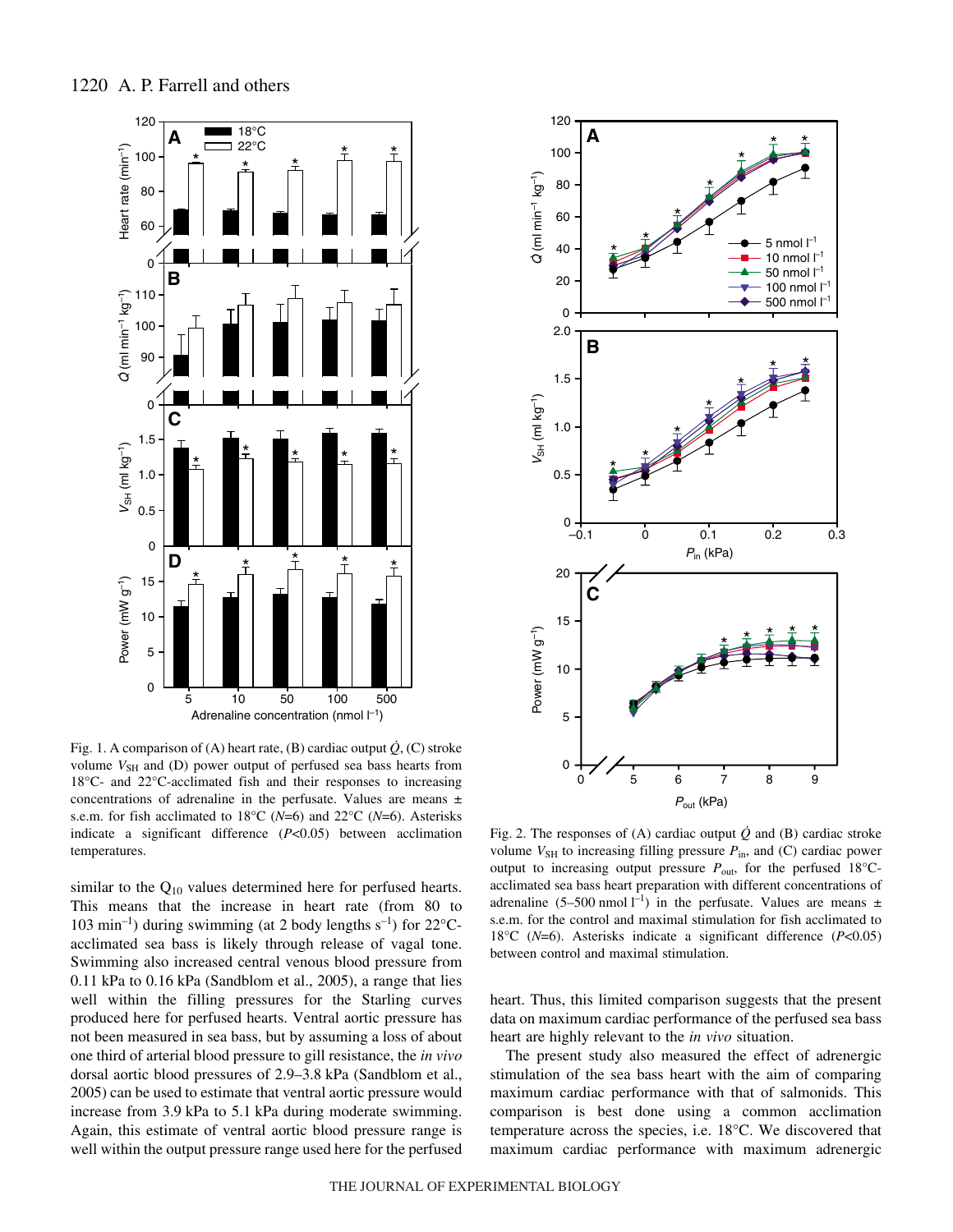



Fig. 3. The responses of  $(A)$  cardiac output and  $(B)$  cardiac stroke volume  $V_{SH}$  to increasing filling pressure  $P_{in}$ , and (C) cardiac power output  $\dot{Q}$  to increasing output pressure  $P_{\text{out}}$ , for the perfused 22°Cacclimated sea bass heart preparation with different concentrations of adrenaline (10–500 nmol  $l^{-1}$ ) in the perfusate. Values are means  $\pm$ s.e.m. for the control and maximal stimulation for fish acclimated to 22°C (*N*=6). Asterisks indicate a significant difference (*P*<0.05) between control and maximal stimulation.

stimulation for 18°C-acclimated sea bass (i.e.  $\dot{Q}$ =90.8 and 101.3 ml min<sup>-1</sup> kg<sup>-1</sup>, and power output=11.4 and 13.2 mW g<sup>-1</sup> for tonic and maximum adrenergic stimulation, respectively) is at least equivalent to if not better than maximum cardiac performance of rainbow trout and triploid brown trout *Salmo trutta*. For 18°C-acclimated triploid brown trout, maximum *Q* and power output reached  $118.5 \text{ ml min}^{-1} \text{ kg}^{-1}$  and 12.1 mW  $g^{-1}$ , respectively, with maximum adrenergic stimulation (Mercier et al., 2002). For diploid rainbow trout,

Fig. 4. A comparison of temperature acclimation on the tonic and maximum adrenergic stimulation of the perfused sea bass heart preparation at  $22^{\circ}$ C (100 nmol l<sup>-1</sup> adrenaline; *N*=6) and 18°C (50 nmol<sup>1-1</sup> adrenaline;  $N=6$ ). Relationships are presented for (A) cardiac output and  $(B)$  cardiac stroke volume  $V_{SH}$  to increasing filling pressure  $P_{\text{in}}$ , and (C) cardiac power output to output pressure  $P_{\text{out}}$ . Values are means  $\pm$  s.e.m. ( $N=6$ ). For clarity, significant differences are not included here, but are given in the other figures.

maximum cardiac performance was lower [*Q=*66– 78 ml min<sup>-1</sup> kg<sup>-1</sup> and power output=7.0–7.4 mW g<sup>-1</sup> at 15–18°C (Farrell, 2002)] than the sea bass. Therefore, the sea bass heart is at least as powerful as the salmonid heart.

The comparison of cardiac anatomy and physiology between sea bass and salmonids can be extended a little further with an added caution that unknown culture effects among species could contribute to differences (see Gamperl and Farrell, 2004; Claireaux et al., 2005). At 18°C, heart rate was lower for sea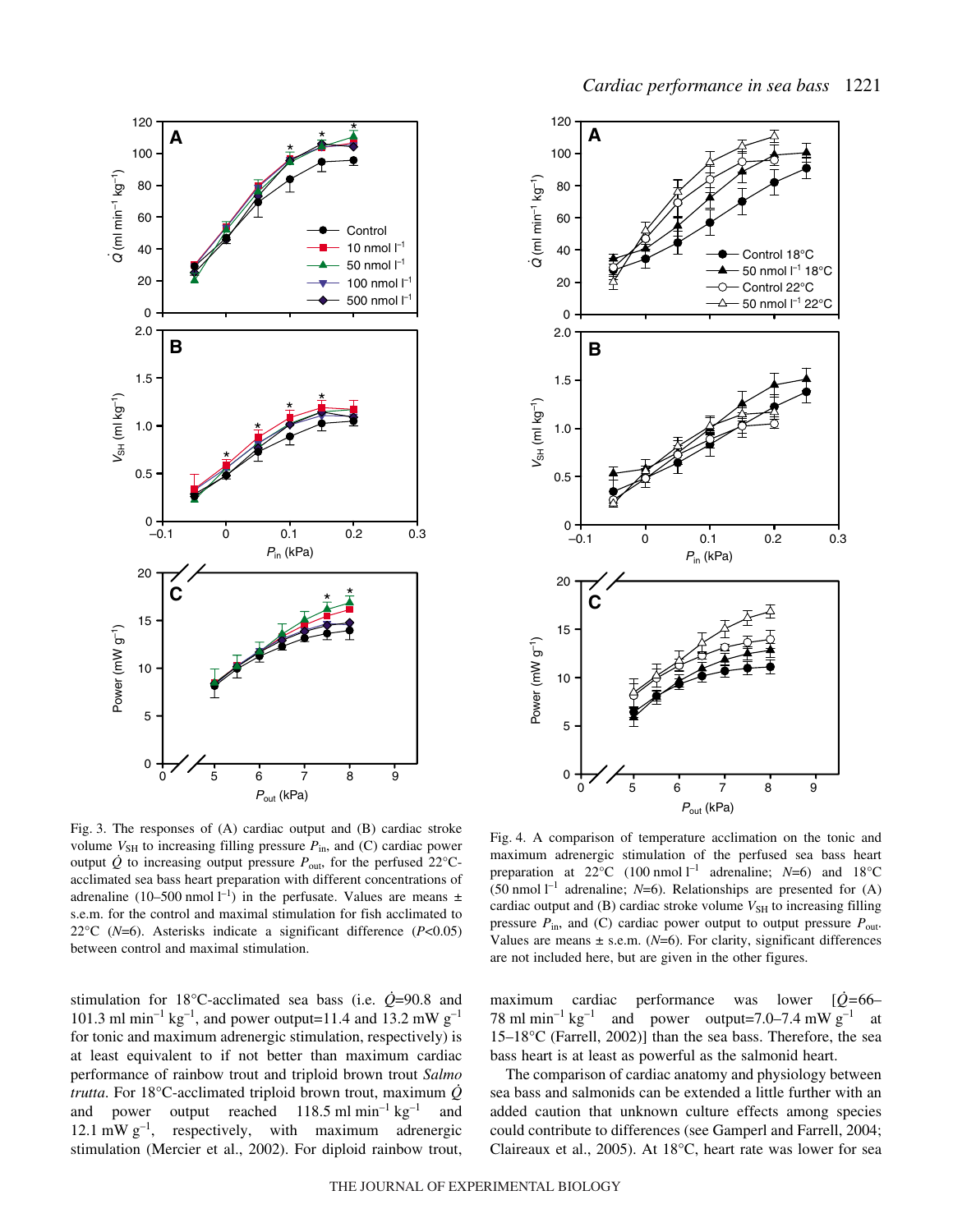# 1222 A. P. Farrell and others

bass  $(65-70 \text{ min}^{-1})$  when compared with triploid brown trout and rainbow trout [between 88 and 92  $\text{min}^{-1}$  at 18°C (Wood et al., 1979; Altimiras et al., 2002; Mercier et al., 2002; Taylor et al., 1996)]. To compensate, sea bass have up to a 50% larger maximum  $V_{SH}$  (1.4–1.5 ml kg<sup>-1</sup>) compared with rainbow trout  $[0.9-1.1 \text{ ml kg}^{-1}$  (Farrell et al., 1996)] and triploid brown trout  $[1.1–1.2 \text{ ml kg}^{-1}$  (Mercier et al., 2002)]. Surprisingly, relative ventricular mass is similar across these three species at this common acclimation temperature. Given that sea bass lack a coronary circulation, their entirely spongy myocardium must be more compliant to accommodate a larger end-diastolic volume and, at the same time, may require a longer blood residence to extract sufficient oxygen from venous blood. Perhaps the absence of a coronary circulation necessitates slower heart rates and the resulting higher maximum  $V_{\text{SH}}$ compared with salmonids. Of course, other factors will play a role in settting maximum  $V_{\text{SH}}$  since maximum  $V_{\text{SH}}$  has been shown to decrease with increases in heart rate and acclimation temperature (present study) (Farrell et al., 1996). It has been suggested (Vornanen, 1989) that the negative effect of temperature on cardiac contractility is directly related to a shortening of the active state of the cardiomyocyte during the excitation–contraction coupling. In fact, this negative inotropic effect of temperature may be manifest as the increased susceptibility of perfused rainbow trout hearts to elevations in output pressure at high acclimation temperature (Farrell et al., 1996), a phenomenon also observed here with sea bass hearts.

Despite the  $Q_{10} > 2$  for heart rate, the present results clearly suggest that the optimum temperature for maximum performance of the sea bass heart was reached at the acclimation temperatures of 18 and 22 $\degree$ C. Maximum  $\dot{Q}$  was unchanged over this temperature acclimation range (the increase in heart rate was largely offset by a decrease in maximum  $V_{\text{SH}}$ ). Maximum power output was higher at 22°C only as a result of a relatively smaller ventricular mass, and the heart was more sensitive to a high afterload. This optimum temperature for maximum cardiac performance in sea bass corresponds well with the optimum temperatures determined for whole animal functions [active metabolic rate and aerobic metabolic scope reach a maximum at 22–24°C (Claireaux and Lagardere, 1999), and 22–24°C is the optimal temperature for growth (Lefebvre et al., 2001; Claireaux and Lefrançois, in press) and endurance swimming (Claireaux et al., 2006)]. Furthermore, examination of the distribution pattern of sea bass in a thermally stratified water column shows that sea bass avoid water layers with a temperature above 22°C (Claireaux and Lefrançois, in press). The temperature optimum for maximum cardiac performance in triploid brown trout was found to be between 14°C and 18°C [neither heart rate, maximum power output nor isometric tension changed significantly (Mercier et al., 2002)]. Similarly, this temperature range corresponded with a decrease in aerobic scope during swimming in brown trout (Altimiras et al., 2002). Thus, for both sea bass (without a coronary circulation) and salmonids (with a coronary circulation), there is good correspondence between the temperature optima for maximum cardiac performance and those for whole animal functions.

The present study is also consistent with the suggestion that the temperature optimum for maximum cardiac performance corresponds with a decreased stimulatory effect of adrenaline (Farrell et al., 1996). In sea bass, increasing adrenergic stimulation from a tonic to a maximal level had modest effects at both acclimation temperatures (no chronotropic effect, only  $\leq 15\%$  increases in maximum cardiac output and power output, and a left-shift in the Starling curve without enhancing  $V_{\text{SH}}$ ). Similar results were obtained with 18°C-acclimated triploid brown trout [a  $30-40\%$  increase in maximum  $\dot{Q}$  and power output, a modest positive chronotropy, and an attenuation of isometric tension development in atrial and ventricular strips; (Mercier et al., 2002)]. Thus, the relationship between optimum temperature for maximum cardiac performance and reduced adrenergic stimulation now can be extended beyond salmonids to sea bass. In reaching this conclusion, we must add a note of caution. The control condition for comparison was a tonic stimulation with 5 nmol  $l^{-1}$  adrenaline and although adrenergic effects were modest, they did occur at the lowest adrenaline concentrations. Future work should measure plasma catecholamine concentrations and examine the effect of  $\beta$ adrenergic antagonists on cardiac performance.

One factor contributing to reduced adrenergic effects at high acclimation temperature in salmonids is a reduction in cardiac  $\beta$ -adrenoceptor density (B<sub>max</sub>). For rainbow trout, an almost twofold decrease in  $B_{\text{max}}$  to ~20 fmol mg protein<sup>-1</sup> and an unchanged  $K_d$  with warm acclimation was reported (Gamperl et al., 1994), confirming the earlier finding (Keen et al., 1993). Gamperl et al. also reported (Gamperl et al., 1998) a high  $B<sub>max</sub>$ value  $(58 \text{ fmol mg protein}^{-1})$  for cold-acclimated chinook salmon (13°C; *Oncorhynchus tshawytscha*). However, interspecific differences for  $B_{\text{max}}$  and binding affinity  $(K_d)$  can be considerable among fish species (Olsson et al., 2000) and temperature acclimation had no effect on  $B_{\text{max}}$  of the tropical African catfish *Clarias gariepinus*, although  $K_d$  increased significantly at an acclimation temperature of 32°C compared with 15°C and 22°C (Hanson et al., 2005). Thus, while both  $B_{\text{max}}$  and  $K_d$  of ventricular  $\beta$ -adrenoceptors can vary with temperature acclimation within a species, no pattern has emerged across species. In fact, the present observation that the peak response to adrenaline occurs at a lower concentration at 22°C than at 18°C can be viewed as either an increased sensitivity or a constraint on the maximum effect. Consequently, the role of adrenergic stimulation in setting the optimal performance of salmonid and non-salmonid fish hearts warrants further attention, especially given the correspondence between the temperature optima for maximum cardiac performance and those for whole animal functions.

In summary, the present results clearly show that the sea bass possesses a powerful heart even though it lacks a coronary circulation. The optimum acclimation temperature for the sea bass heart appears to be between 18 and 22°C. At these acclimation temperatures maximum adrenergic stimulation has no effect on either heart rate or maximum *Q*, but has a modest positive inotropic effect that increases maximum cardiac power output.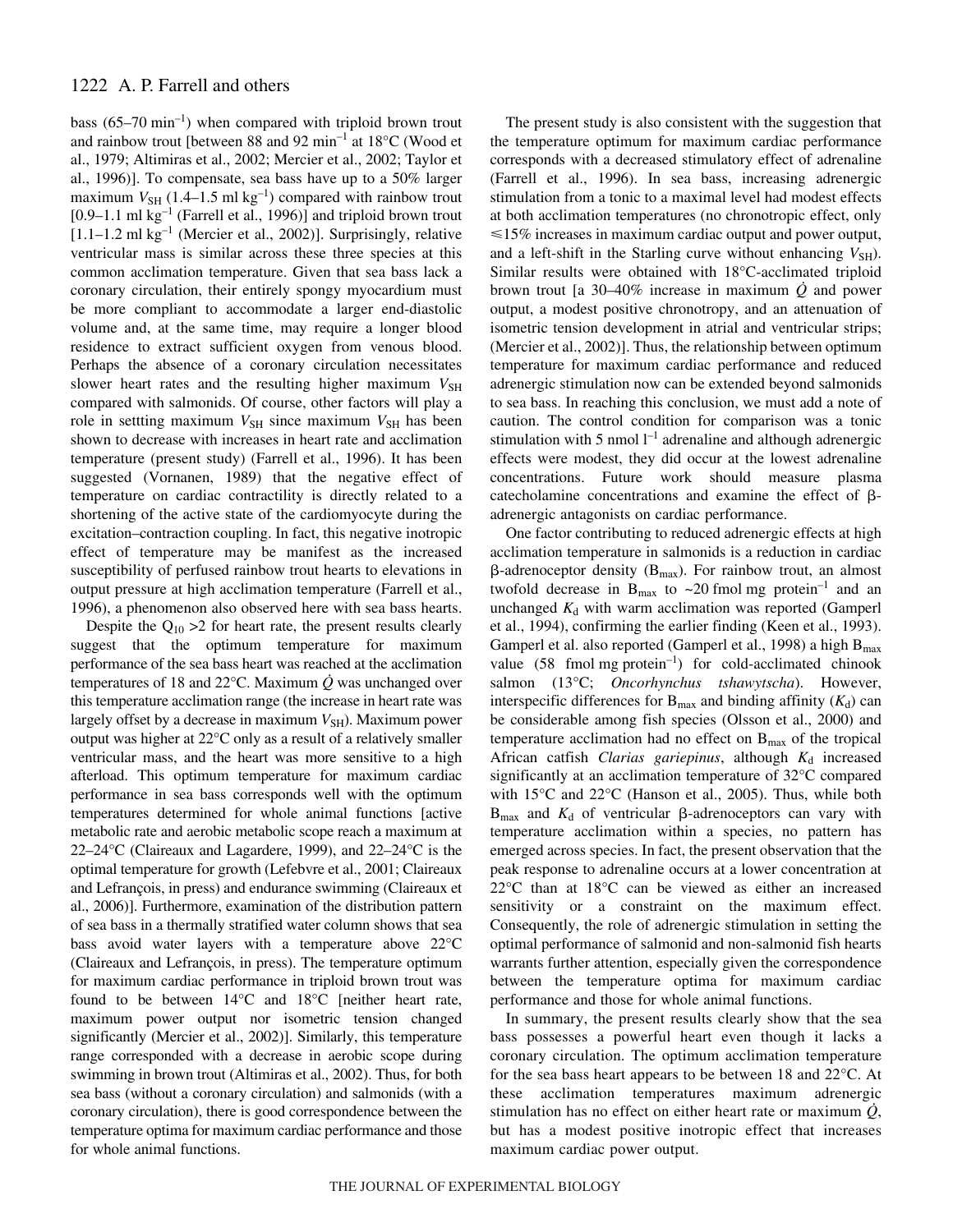Prineau for their technical assistance. GC received funding from IFREMER and CNRS, APF received funding from the Natural Sciences and Engineering Research Council of Canada, and MA received funding from the Swedish Science Research Council. We acknowledge the assistance of Linda Hanson in the preparation of the manuscript.

#### **References**

- **Altimiras, J., Axelsson, M., Claireaux, G., Lefrancois, C., Mercier, C. and Farrell, A. P.** (2002). Cardiorespiratory status of triploid brown trout during swimming at two acclimation temperatures. *J. Fish Biol.* **60**, 102-116.
- **Andersen, J. B., Gesser, H. and Wang, T.** (2004). Acidosis counteracts the negative inotropic effect of  $K^+$  on ventricular muscle strips from the toad *Bufo marinus*. *Physiol. Biochem. Zool.* **77**, 223-231.
- Ask, J. A., Stene-Larsen, G. and Helle, K. B. (1980). Atrial  $\beta_2$ -adrenoceptors in the trout. *J. Comp. Physiol.* **139***,* 109-115.
- **Axelsson, M. and Farrell, A. P.** (1993). Coronary blood flow in vivo in the coho salmon (*Oncorhynchus kisutch*). *Am. J. Physiol.* **264**, R963-R971.
- **Axelsson, M., Altimiras, J. and Claireaux, G.** (2002). Post-prandial blood flow to the gastrointestinal tract is not compromised during hypoxia in the sea bass *Dicentrarchus labrax*. *J. Exp. Biol.* **205**, 2891-2896.
- **Beamish, F. W. H.** (1978). Swimming capacity. In *Fish Physiology*. Vol. VII (ed. W. S. Hoar and D. J. Randall), pp. 101-187. New York, San Francisco, London: Academic Press.
- **Brett, J. R.** (1965). The relation of size to rate of oxygen consumption and sustained swimming speed of sockeye salmon (*Oncorhynchus nerka*). *J. Fish. Res. Board Can.* **22**, 1491-1501.
- **Brett, J. R.** (1971). Energetic responses of salmon to temperature. A study of some thermal relations in the physiology and freshwater ecology of sockeye salmon (*Oncorhynchus nerka*). *Am. Zool.* **11**, 99-113.
- **Chatelier, A., Renaudon, B., Bescond, J., El Chemaly, A., Demion, M. and Bois, P.** (2005a). Calmodulin antagonist W7 directly inhibits f-type current in rabbit sino-atrial cells. *Eur. J. Pharmacol.* **521**, 29-33.
- **Chatelier, A., McKenzie, D. J. and Claireaux, G.** (2005b). Effects of changes in water salinity upon exercise and cardiac performance in the European sea bass (*Dicentrarchus labrax*). *Mar. Biol.* **147**, 855-8622.
- **Claireaux, G. and Lagardere, J. P.** (1999). Influence of temperature, oxygen and salinity on the metabolism of the European sea bass. *J. Sea Res.* **42**, 157- 168.
- **Claireaux, G. and Lefrançois, C.** (in press). Linking environmental variability and fish performance: integration through the concept of scope for activity. *Philos. Trans. R. Soc. Lond.*
- **Claireaux, G., McKenzie, D. J., Genge, A. G., Chatelier, A., Aubin, J. and Farrell, A. P.** (2005). Linking swimming performance, cardiac pumping ability and cardiac anatomy in rainbow trout. *J. Exp. Biol.* **208**, 1775-1784.
- **Claireaux, G., Couturier, C. and Groison, A. L.** (2006). Effect of temperature on maximum swimming speed and cost of transport in juvenile European sea bass (*Dicentrarchus labrax*). *J. Exp. Biol.* **209**, 3420-3428.
- **Driedzic, W. R. and Gesser, H.** (1994). Energy metabolism and contractility in ectothermic vertebrate hearts: hypoxia, acidosis, and low temperature. *Physiol. Rev.* **74**, 221-258.
- Farrell, A. P. (1985). A protective effect of adrenaline on the acidotic teleost heart. *J. Exp. Biol.* **116**, 503-508.
- **Farrell, A. P.** (1997). Effects of temperature on cardiovascular performance. In *Global Warming Implications for Freshwater and Marine Fish* (ed. C. M. Wood and D. G. McDonald), pp. 135-158. Cambridge: Cambridge University Press.
- Farrell, A. P. (2002). Cardiorespiratory performance in salmonids during exercise at high temperature: insights into cardiovascular design limitations in fishes. *Comp. Biochem. Physiol.* **132A**, 797-810.
- **Farrell, A. P.** (in press). Cardiorespiratory performance during prolonged swimming tests with salmonids: a perspective on temperature effects and potential analytical pitfalls. *Philos. Trans. R. Soc. Lond. B Biol. Sci.*
- **Farrell, A. P., Hart, T., Wood, S. and Driedzic, W. R.** (1984). The effect of extracellular calcium and preload on a teleost heart during extracellular hypercapnia. *Can. J. Zool.* **62**, 1429-1435.
- **Farrell, A. P., Macleod, K. R. and Chancey, B.** (1986). Intrinsic mechanical properties of the perfused rainbow trout heart and the effects of

catecholamines and extracellular calcium under control and acidotic conditions. *J. Exp. Biol.* **125**, 319-345.

- **Farrell, A. P., Johansen, K. and Graham, M. S.** (1988). The role of pericardium in cardiac performance of the trout (*Salmo gairdneri*). *Physiol. Zool.* **61**, 213-221.
- **Farrell, A. P., Gamperl, A. K., Hicks, J. M. T., Shiels, H. A. and Jain, K. E.** (1996). Maximum cardiac performance of rainbow trout (*Oncorhynchus mykiss*) at temperatures approaching their upper lethal limit. *J. Exp. Biol.* **199**, 663-672.
- **Gamperl, A. K. and Farrell, A. P.** (2004). Cardiac plasticity in fishes: environmental influences and intraspecific differences. *J. Exp. Biol.* **207**, 2539-2550.
- **Gamperl, A., Pinder, A. and Boutilier, R.** (1994). Effect of coronary ablation and adrenergic stimulation on *in vivo* cardiac performance in trout (*Oncorhynchus mykiss*). *J. Exp. Biol.* **186**, 127-143.
- **Gamperl, A. K., Axelsson, M. and Farrell, A. P.** (1995). Effects of swimming and environmental hypoxia on coronary blood flow in rainbow trout. *Am. J. Physiol.* **269**, R1258 R1266.
- **Gamperl, A. K., Vijayan, M. M., Pereira, C. and Farrell, A. P.** (1998). Betareceptors and stress protein 70 expression in hypoxic myocardium of rainbow trout and chinook salmon. *Am. J. Physiol.* **274**, R428-R436.
- **Gesser, H. and Jorgensen, E.** (1982). pHi, contractility and Ca-balance under hypercapnic acidosis in the myocardium of different vertebrate species. *J. Exp. Biol.* **96**, 405-412.
- **Gesser, H., Andresen, P., Brams, P. and Sund-Laursen, J.** (1982). Inotropic effects of adrenaline on the anoxic and hypercapnic myocardium of rainbow trout and eel. *J. Comp. Physiol.* **147**, 123-128.
- **Gollock, M. J., Currie, S., Petersen, L. H. and Gamperl, A. K.** (2006). Cardiovascular and haematological responses of Atlantic cod (*Gadus morhua*) to acute temperature increase. *J. Exp. Biol.* **209**, 2961-2970.
- **Hanson, L. M. and Farrell, A. P.** (in press). The hypoxic threshold for maximum cardiac performance in rainbow trout (*Oncorhynchus mykiss*) during simulated exercise conditions at 18°C. *J. Fish Biol.*
- **Hanson, L. M., Ip, Y. K. and Farrell, A. P.** (2005). The effect of temperature acclimation on myocardial  $\beta$ -adrenoceptor density and ligand binding affinity in African catfish (*Claris gariepinus*). *Comp. Biochem. Physiol.* **141A**, 164-168.
- **Hanson, L. M., Obradovich, S., Mouniargi, J. and Farrell, A. P.** (2006). The role of adrenergic stimulation in maintaining maximum cardiac performance in rainbow trout (*Oncorhynchus mykiss*) during hypoxia, hyperkalemia and acidosis at 10°C. *J. Exp. Biol.* **209**, 2442-2451.
- **Heath, A. G. and Hughes, G. M.** (1971). Cardiovascular changes in trout during heat stress. *Am. Zool.* **11**, 664.
- **Jain, K. E. and Farrell, A. P.** (2003). Influence of seasonal temperature on the repeat swimming performance of rainbow trout *Oncorhynchus mykiss*. *J. Exp. Biol.* **206**, 3569-3579.
- **Johnston, I. A. and Ball, D.** (1997). Thermal stress and muscle function in fish, global warming: implications for freshwater and marine fish. *Soc. Exp. Biol. Sem. Ser.* **61**, 79-104.
- **Keen, J. E. and Farrell, A. P.** (1994). Maximum prolonged swimming speed and maximum cardiac performance of rainbow trout, *Oncorhynchus mykiss*, acclimated to two different water temperatures. *Comp. Biochem. Physiol.* **108A**, 287-295.
- **Keen, J. E., Vianzon, D.-M., Farrell, A. P. and Tibbits, G. F.** (1993). Thermal acclimation alters both adrenergic sensitivity and adrenoceptor density in cardiac tissue of rainbow trout. *J. Exp. Biol.* **181**, 27-47.
- **Lannig, G., Bock, C., Sartoris, F. J. and Pörtner, H. O.** (2004). Oxygen limitation of thermal tolerance in cod, *Gadus morhua* L., studied by magnetic resonance imaging and on-line venous oxygen monitoring. *Am. J. Physiol.* **287**, R902-R910.
- **Lee, C. G., Farrell, A. P., Lotto, A., Hinch, S. G. and Healey, M. C.** (2003a). Excess post-exercise oxygen consumption in adult sockeye (*Oncorhynchus nerka*) and coho (*O. kisutch*) salmon following critical speed swimming. *J. Exp. Biol.* **206**, 3253-3260.
- **Lee, C. G., Farrell, A. P., Lotto, A., MacNutt, M. J., Hinch, S. G. and Healey, M. C.** (2003b). The effect of temperature on swimming performance and oxygen consumption in adult sockeye (*Oncorhynchus nerka*) and coho (*O. kisutch*) salmon stocks. *J. Exp. Biol.* **206**, 3239-3251.
- **Lefebvre, S., Bacher, C., Meuret, A. and Hussenot, J.** (2001). Modelling nitrogen cycling in a mariculture ecosystem as a tool to evaluate its outflow. *Estuar. Coast. Shelf Sci.* **52**, 305-325.
- **Mercier, C., Axelsson, M., Imbert, N., Claireaux, G., Lefrancois, C., Altimiras, J. and Farrell, A. P.** (2002). *In vitro* cardiac performance in